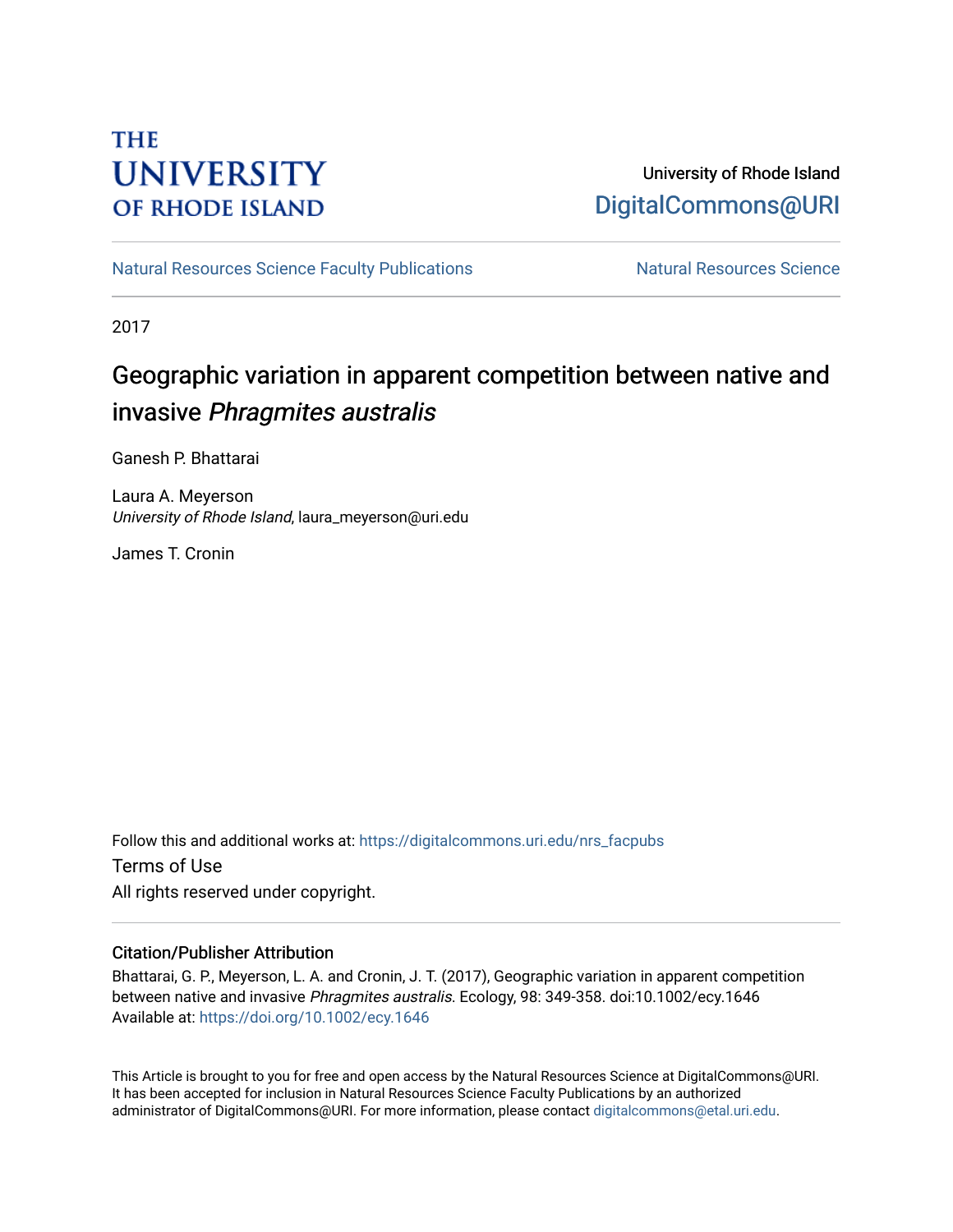# Geographic variation in apparent competition between native and invasive *Phragmites australis*

GANESH P. BHATTARAI,  $^{1,3}$  Laura A. Meyerson,  $^2$  and James T. Cronin<sup>1</sup>

<sup>1</sup>Department of Biological Sciences, Louisiana State University, Baton Rouge, Louisiana 70803 USA<br><sup>2</sup>Department of Natural Resources Sciences, University of Rhode Island, 1 Greenhouse Road, Kingston, Rhode Island 02881 US

*Abstract*. Apparent competition, the negative interaction between species mediated by shared natural enemies, is thought to play an important role in shaping the structure and dynamics of natural communities. However, its importance in driving species invasions, and whether the strength of this indirect interaction varies across the latitudinal range of the invasion, has not been fully explored. We performed replicated field experiments at four sites spanning 900 km along the Atlantic Coast of the United States to assess the presence and strength of apparent competition between sympatric native and invasive lineages of *Phragmites australis*. Four herbivore guilds were considered: stem-feeders, leaf-miners, leaf-chewers and aphids. We also tested the hypothesis that the strength of this interaction declines with increasing latitude. Within each site, native and invasive plants of *P. australis* were cross-transplanted between co-occurring native and invasive patches in the same marsh habitat and herbivore damage was evaluated at the end of the growing season. Apparent competition was evident for both lineages and involved all but the leaf-chewer guild. For native plants, total aphids per plant was 296% higher and the incidence of stem-feeding and leaf-mining herbivores was 34% and 221% higher, respectively, when transplanted into invasive than native patches. These data suggest that invasive *P. australis* has a negative effect on native *P. australis* via apparent competition. Averaged among herbivore types, the indirect effects of the invasive lineage on the native lineage was 57% higher than the reverse situation, suggesting that apparent competition was asymmetric. We also found that the strength of apparent competition acting against the native lineage was comparable to the benefits to the invasive lineage from enemy release (i.e., proportionately lower mean herbivory of the invasive relative to the native taxa). Finally, we found the first evidence that the strength of apparent competition acting against the native lineage (from stem-feeders only) decreased with increasing latitude. These results suggest that not only could apparent competition be of tantamount importance to enemy release in enhancing the establishment and spread of invasive taxa, but also that these indirect and direct herbivore effects could vary over the invasion range.

*Key words: apparent competition; enemy release;* Hyalopterus pruni; *indirect interactions; invasive plant; latitudinal gradients;* Lipara *sp.; plant–herbivore interactions.*

# **INTRODUCTION**

Indirect biotic interactions are common in nature and have been shown to strongly influence the structure and dynamics of ecological communities (Wootton 1994). Apparent competition, in which species within the same trophic level negatively interact with each other through the action of shared natural enemies, is widely regarded as one of the most common forms of indirect interactions (Holt and Lawton 1993). Both theory (Holt 1977, Holt and Lawton 1993) and empirical data provide compelling evidence that apparent competition is as important as resource-based competition in structuring ecological communities (e.g., Bonsall and Hassell 1997, Chaneton and Bonsall 2000, Morris et al. 2004).

Apparent competition is an underappreciated but likely important mechanism that may facilitate species invasions (White et al. 2006, Borer et al. 2007, Enge et al. 2013). For example, apparent competition mediated by viral pathogens has been suggested to drive the invasion of California grasslands by competitively inferior introduced annual grasses (Borer et al. 2007). Refuge-mediated apparent competition has recently been proposed as one of the mechanisms for plant invasions (Orrock et al. 2010, Enge et al. 2013). The taller and denser structures of invasive plants are hypothesized to increase the abundance of natural enemies by providing refuge that ultimately causes greater negative impacts on the fitness of neighboring native plants. Reduced fitness of native plants can, in turn, facilitate the invasion success of the invasive plants. Finally, extended leaf phenology of invasive plants can lessen winter starvation of herbivores and has been proposed as a mechanism that could elevate herbivory on sympatric native plants (Smith and Hall 2016).

A more prominent mechanism of plant invasion that involves herbivores is enemy release. This hypothesis

Manuscript received 28 June 2016; revised 8 October 2016; accepted 31 October 2016. Corresponding Editor: Brenda J. Grewell.

<sup>3</sup>Present address: Department of Entomology, Kansas State University, Manhattan, Kansas 66506 USA. E-mail: [bhattaraigp](mailto:­bhattaraigp
@gmail.com) [@gmail.com](mailto:­bhattaraigp
@gmail.com)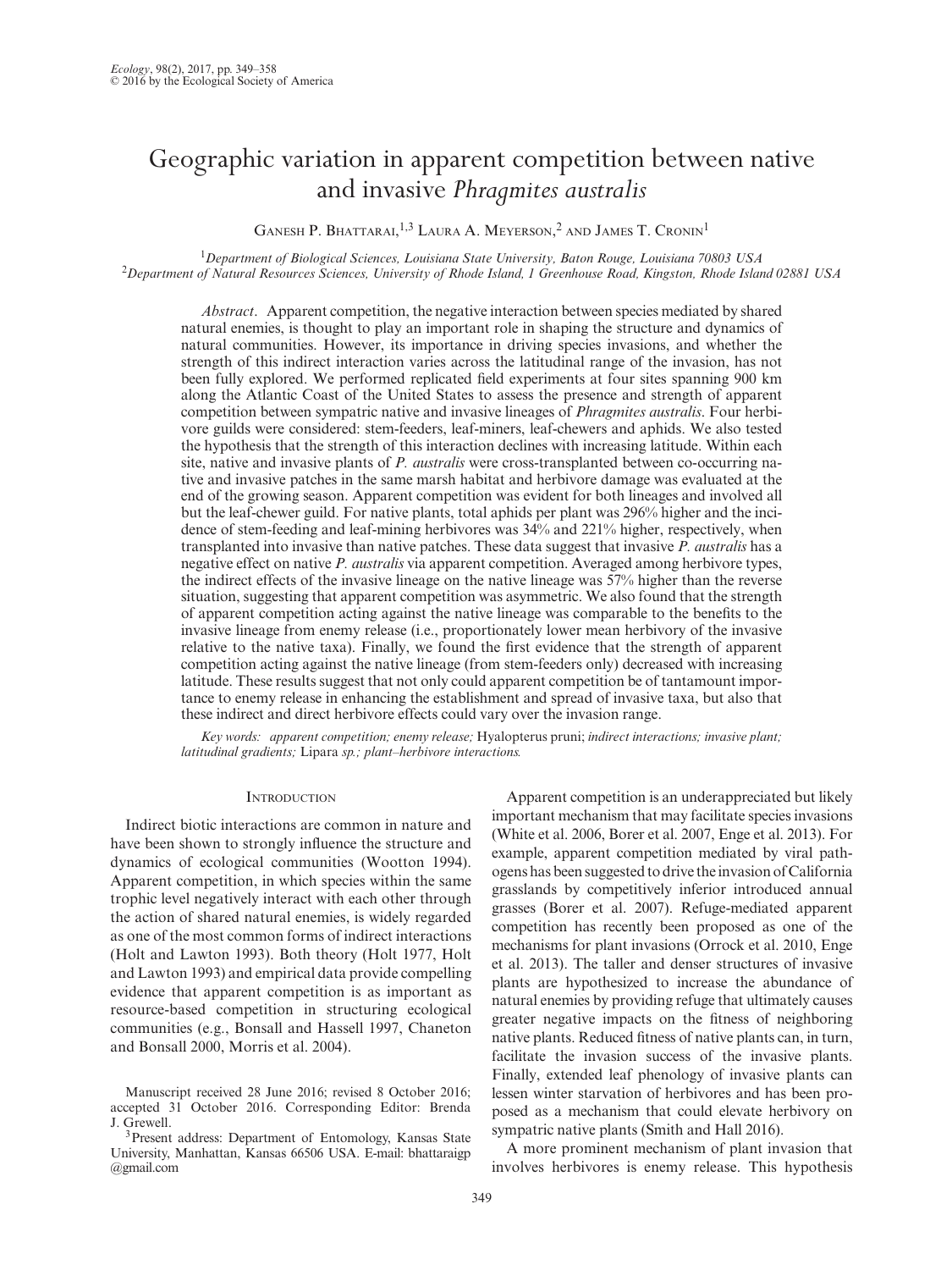

Fig. 1. Schematic diagrams illustrating enemy release and apparent competition in facilitating plant invasions. Solid arrows are direct interactions, broken arrows are indirect interactions and the width of the arrow denotes the strength of the interaction. (A) Invasive plants in the introduced range suffer lower herbivory than the neighboring native plants, which provides the former plants with a competitive advantage (Keane and Crawley 2002). (B) Invasive plants indirectly negatively affect the neighboring native plants by increasing herbivore abundance, which causes greater damage to the native than invasive plants (Holt 1977). [Color figure can be viewed at [wileyonlinelibrary.com\]](http://wileyonlinelibrary.com)

posits that invasive plants in the introduced range are under weaker control from natural enemies than their native competitors (Fig. 1A; Keane and Crawley 2002). Increased herbivore pressure on native plants, because of apparent competition with invasive plants (Fig. 1B), may also result in enemy release. Consequently, although apparent competition and enemy release may drive plant invasions through a difference in herbivore pressure between native and invasive plants, different mechanisms operate. In enemy release, greater herbivore abundance or herbivory on native plants would be caused by greater herbivore preference for the native as compared to invasive plants. It also could result in different herbivore communities on the two plant taxa. In contrast, in apparent competition, invasive plants would actually increase pressure by shared herbivores on the native plants, which could benefit the invasive plants via reduced interspecific competition. The strength of apparent competition has never been assessed relative to the strength of enemy release in species invasions.

The biotic interactions hypothesis posits that species interactions should be stronger at lower than higher latitudes (Schemske et al. 2009). To date, tests of this hypothesis have been restricted to direct species interactions (e.g., predation, mutualism) or interactions through a shared resource (exploitative competition; Schemske et al. 2009). Biogeographic studies involving indirect interactions between species, mediated by another species have not been undertaken. Latitudinal gradients in herbivore pressure and plant defenses, whether positive or negative, appear to be a widespread phenomenon in nature (e.g., Pennings et al. 2001, Cronin et al. 2015, but see Moles et al. 2011) and may underlie latitudinal variation in apparent competition between plant species. Geographic variation in apparent competition between native and invasive plant species is even more likely because invasive species may not have had sufficient time to evolve latitudinal gradients in traits associated with local herbivore pressure (e.g., defense traits) that parallels the gradients for native plant species (Bezemer et al. 2014, Cronin et al. 2015).

We examined whether apparent competition occurred between native and invasive lineages of the wetland grass *Phragmites australis*, and whether the intensity of apparent competition varied with latitude*.* The continent-wide spread of an invasive lineage of *P. australis* into North American wetlands inhabited by a native lineage of *P. australis* (Saltonstall 2002) represents an ideal system to study biotic interactions between native and invasive taxa (Cronin et al. 2015, Meyerson et al. 2016). There are two key pieces of information to suggest that the invasive lineage may be a superior apparent competitor than the native lineage of *P. australis* and that the strength of apparent competition is likely to vary with latitude. First, in North America, the native lineage is more palatable to different guilds of herbivores and suffers substantially greater herbivore damage than the co-occurring invasive lineage (e.g., Cronin et al. 2015, Bhattarai et al. 2016). Second, native but not invasive *P. australis* in North America exhibits latitudinal gradients in herbivory (Cronin et al. 2015).

We conducted field experiments, replicated at four coastal wetland sites spanning 900 km (7° latitude) along the Atlantic coast of the United States, to test whether native and invasive *P. australis* interact indirectly with each other through apparent competition. Plants were cross-transplanted between sympatric native and invasive patches and herbivory by different insect feeding guilds was quantified. We tested the following hypotheses. (1) Native plants experience higher herbivory when transplanted into invasive patches than when transplanted into adjacent native patches, supporting the view that invasive *P. australis* is a strong apparent competitor. (2) Because of the greater abundance of herbivores on more palatable native patches (Allen et al. 2015, Cronin et al. 2015), invasive plants transplanted into native patches would also suffer higher herbivory than when transplanted into neighboring invasive patches (i.e., reciprocal apparent competition). (3) Apparent competition would be asymmetric such that native plants would suffer greater herbivory in invasive patches than vice versa. (4) For the invasive lineage of *P. australis*, the positive effects of apparent competition are similar in magnitude to the strength of enemy-release. (5) Finally, the strength of apparent competition acting against the native lineage would be greatest in the south and decrease with increasing latitude (as predicted by the biotic interactions hypothesis; Schemske et al. 2009).

## **METHODS**

# *Study system*

*Phragmites australis* is a perennial wetland grass that occurs on all continents except for Antarctica (Marks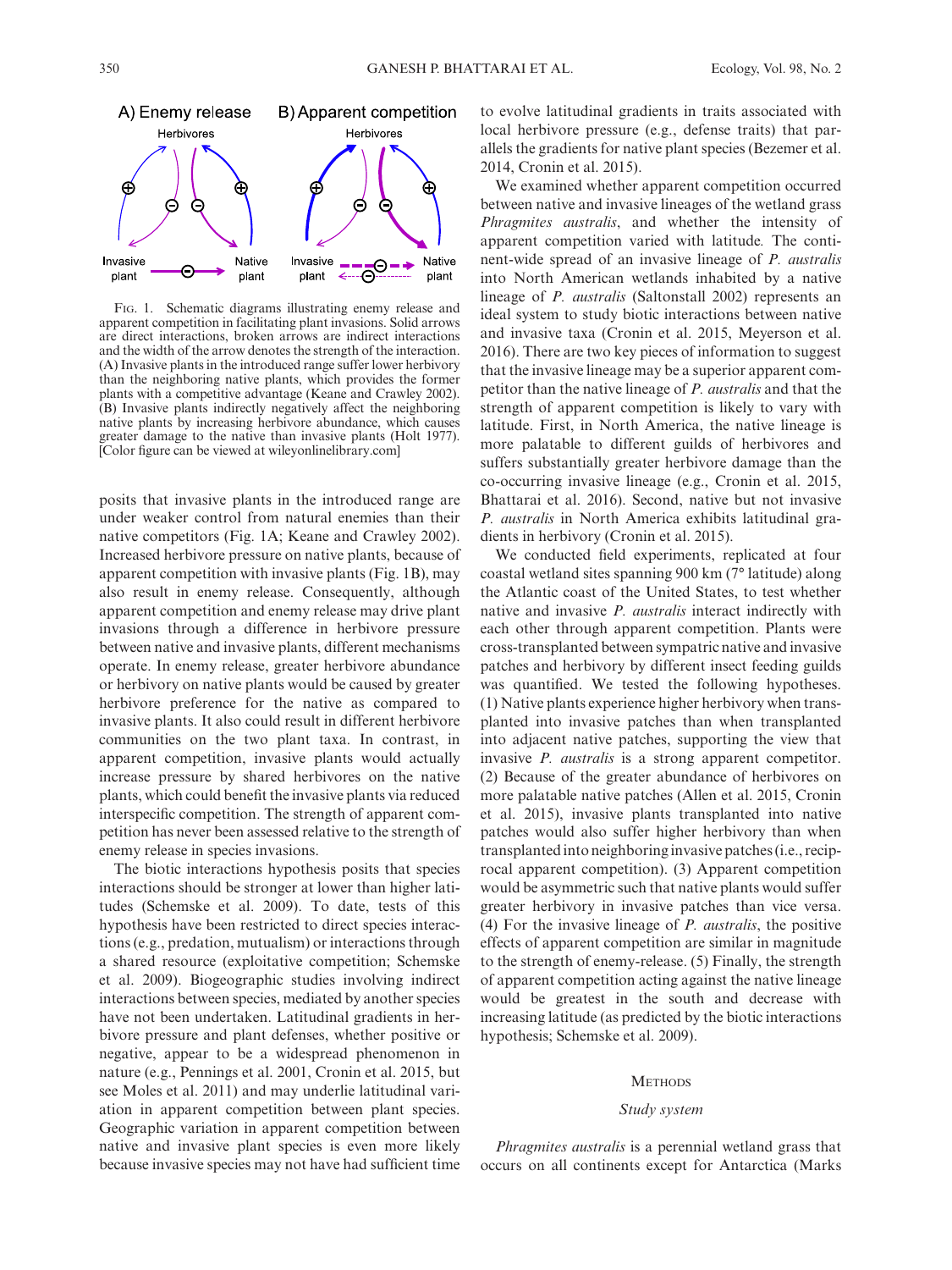et al. 1994, Lambertini et al. 2006). The North American native lineage of *P. australis* is 1–2 m in height and is an uncommon but widespread inhabitant of freshwater and brackish marshes (Chambers et al. 1999). A much taller (3–5 m) invasive Eurasian genotype (haplotype *M*) of *P. australis* was introduced to North America in mid-1800s and has since spread throughout the continent (Chambers et al. 1999, Saltonstall 2002). At least 14 genotypes of the native lineage of *P. australis* are distributed across North America and overlap in distribution with the invasive lineage (Saltonstall 2002, Meadows and Saltonstall 2007). Molecular studies show that native and invasive lineages belong to two different clades (Saltonstall and Hauber 2007).

A diverse assemblage of arthropod herbivores, representing a wide range of feeding guilds, has been reported to attack *P. australis* (e.g., Tewksbury et al. 2002, Cronin et al. 2015). Some of the most prominent herbivores of *P. australis* in North America include introduced species such as the mealy plum aphid, *Hyalopterus pruni* (Aphididae; Cronin et al. 2015) and gall-forming flies in the genus *Lipara* (Chloropidae; Lambert et al. 2007, Allen et al. 2015). *Hyalopterus pruni* is the most widespread herbivore of *P. australis* throughout North America and native patches average about 70% more aphids per stem than invasive patches (Cronin et al. 2015). Although fitness costs have not been quantified for aphids, they often undergo severe population outbreaks and cause substantial damage at the patch level (Cronin et al. 2015).

At least three *Lipara* spp. are common along the midand north-Atlantic region of the United States and make up 94% of the internal stem feeder guild (Allen et al. 2015, Cronin et al. 2015). Incidence of stem feeders on patches of the native lineage averaged 33%, three times higher than the average on patches of the invasive lineage (Cronin et al. 2015). Incidence of stem-feeders represents a measurement of the fitness costs to the plants because stems occupied by these herbivores fail to produce flowers (Lambert et al. 2007, Allen et al. 2015).

Damage from chewing herbivores is common on both lineages of *P. australis*, with the percentage of stems with chewing damage averaging 24% and 20% for patches of native and invasive lineages, respectively (Cronin et al., *unpublished data*). However, the actual proportion of leaf area lost to chewers was  $\langle 1\%$  (Cronin et al. 2015). Similarly, leaf miners (*Dicranoctetes saccharella*; Lepidoptera: Elachistidae) are generally uncommon but incidence levels can reach >50% of the stems (Cronin et al., *unpublished data*). Even though tissue loss from chewers and leaf miners is low, feeding is more common on upper leaves that likely contribute disproportionately more to plant fitness (e.g., Godschalx et al. 2016).

The biogeography of *P. australis*–herbivore interactions was recently described by Cronin et al. (2015) and Bhattarai et al. (2016). For the native *P. australis* lineage, stem gall incidence and leaf area chewed decreased and aphid abundance increased with increasing latitude. In contrast, herbivore pressure was constant along the same latitudinal gradient for the invasive lineage. Common garden experiments revealed evidence for genetic-based latitudinal clines in plant defense and palatability traits for both lineages of *P. australis*, and substantial plasticity in these traits that is greater for the invasive than native lineage (Bhattarai et al. 2016).

# *Field experiment*

Our experiments were conducted in the Rachel Carson National Wildlife Refuge, Maine (abbreviated as ME hereafter; 43.298°, −70.579°), Murkwood Conservation Area, Massachusetts (MA; 41.741°, −70.434°), Choptank Wetlands, Maryland (MD; 38.773°, −75.975°), and Mackay Island National Wildlife Refuge, North Carolina (NC; 36.513°, −75.952°). The NC site is near the southern range limit of native *P. australis* on the Atlantic Coast (Cronin et al. 2015). Early in the growing season (late April 2013 for the NC and MD sites; mid May 2013 for the MA and ME sites), we set up a cross-transplantation experiment at each wetland site. Within each site, a pair of native and invasive patches (>40 m in diameter) was selected that were located <1 km apart. In each patch, we established a 30 m long transect. A pair of rhizome clumps were excavated every 3 m along the transect. Each clump of rhizome was transferred to a 19-L nursery pot, filling the pot completely. One of the pots from each pair was returned to its transect of origin and the second pot was transported to the transect of the other patch. As a result, each transect contained 10 potted native and invasive plants that alternated at 3-m intervals. Pots were sunk flush to the ground and all stems were clipped to their base. Therefore, all growth was from new shoots, thus ensuring that all herbivores and damage to plants was post-transplant.

Potted plants were left in the field through to the end of summer to accumulate herbivores and their damage. In early September 2013, we returned to the field sites to quantify herbivory from each of the main feeding guilds. Every stem within a pot was examined for the incidence of internal stem feeders, easily identifiable by the presence of a swelling near the apical portion of the stem or dead apical leaves. Presence of an unknown species of stem borer was also indicated by a tattered apical tip. We also recorded the total number of stems per pot.

Leaves of all potted plants were searched for signs of folivory. We recorded the proportion of leaves with a leaf miner and counted all aphids per stem. Then, we photographed all leaves per stem and all stems per pot. Using ImageJ (Rasband 2014), total remaining leaf area and pre-consumption leaf area were estimated from the digital images. From these quantities, we computed the total leaf area chewed for each experimental plant. Because leaves persist for most of the season, this represents a cumulative measure of chewing damage during the growing season. At the completion of the study, all plant materials were returned to their patch of origin.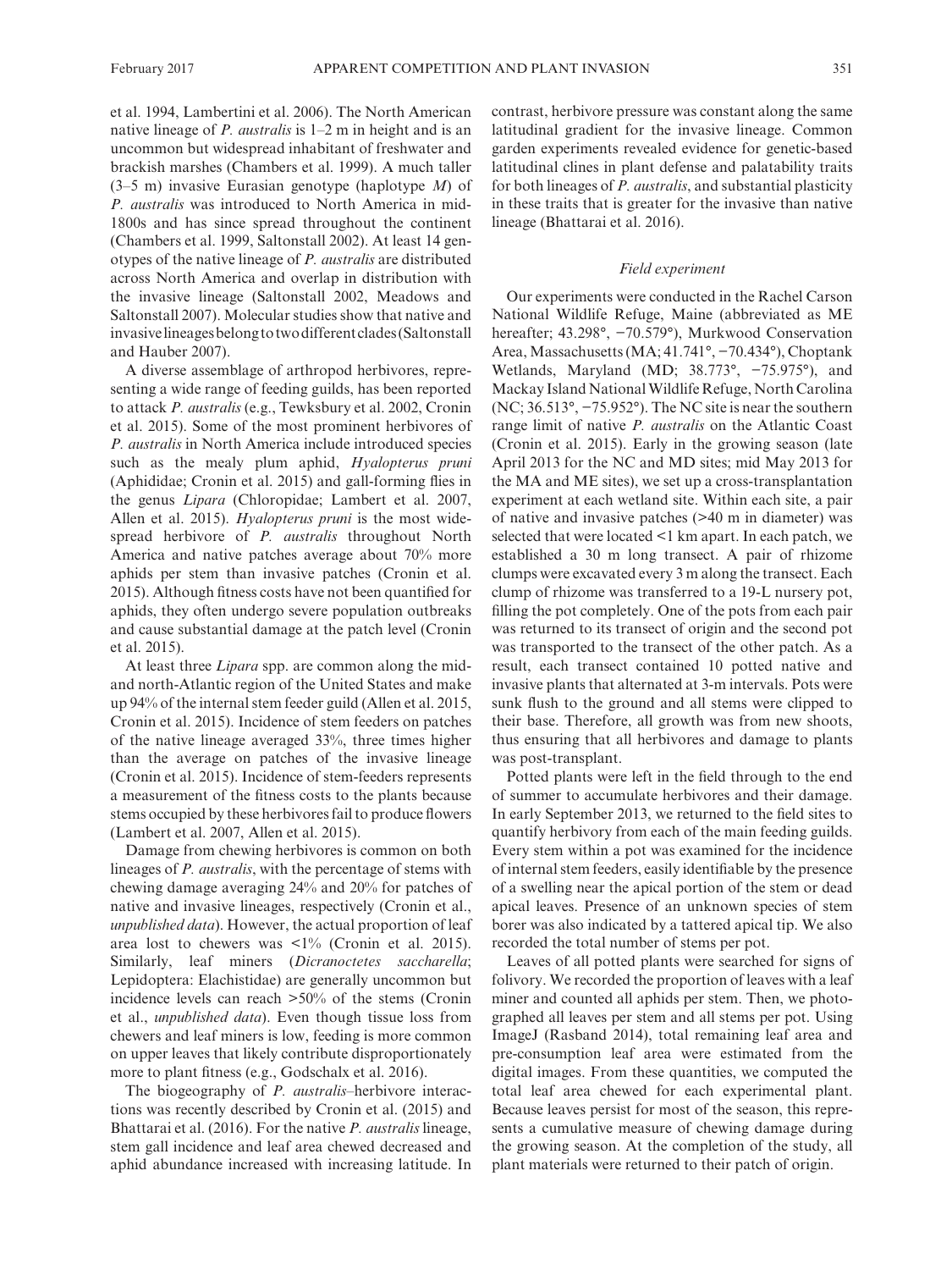## *Statistical analysis*

We tested for differences in herbivore damage (proportion of stems with stem-feeders [gallers and borers combined], proportion of leaves with mining damage, total leaf area chewed, and total number of aphids per plant) between native and invasive plants growing in different patches. For each response variable, a separate linear model was run with site, lineage of the patch (native, invasive [recipient patch lineage effect]), lineage of the potted plant (native, invasive [plant lineage effect]) and patch-by-plant lineage interaction treated as fixed effects. Proportions of stems with stem feeders and leaves with leaf miners were analyzed using generalized linear models with binomial distribution of errors. Number of stems and leaves, respectively, were included in the models as weights. Total number of aphids was analyzed using a generalized linear model with Poisson distribution of errors. Total leaf area chewed was lntransformed to meet the normality assumption and analyzed using a general linear model. Quantile-quantile plots were used to examine the distribution of residuals and detect observations with undue influence. In the case of influential observations, we re-ran the analysis excluding those observations. Exclusion of influential observations did not qualitatively alter the results.

Separate Bonferroni-corrected post-hoc analyses were performed to test for the difference in herbivory between patch type for each lineage (e.g., herbivory on potted native plants in an invasive vs. native patch). From this set of analyses, apparent competition was considered to be occurring if herbivory from a particular species or guild was significantly greater for potted plants grown in the patch of the other lineage than in a patch of its own lineage (its natal patch). It is conceivable that herbivory could be less when the plant is grown with the other lineage, resulting in apparent mutualism (e.g., Abrams and Matsuda 1996). All analyses were run in R 3.2.2 (R Development Core Team 2015).

We performed a within-study, meta-analysis to compare the strength of herbivore-mediated indirect interactions between native and invasive *P. australis* mediated by herbivores of different feeding guilds across the study sites. For each site, feeding guild, and *P. australis* lineage, we calculated the strength of the indirect interaction as Hedge's  $d_{\text{II}}$  = (mean herbivory in the patch of its own lineage − mean herbivory in the patch of the other lineage)/pooled standard deviation (Gurevitch and Hedges 1993). Means and 95% CIs for Hedge's  $d<sub>H</sub>$  were computed for each lineage from the effect sizes for all feeding guilds in the four replicate sites ( $n = 16$  effects). If the 95% CI of Hedge's  $d_{\text{II}}$  was less than and did not overlap zero, it would indicate significant apparent competition. If they were greater than and did not overlap zero, it would indicate significant apparent mutualism. We also compared the strength of these indirect interactions with the strength of enemy release  $(d_{ER} = \text{[mean]})$ herbivory on invasive plants growing in invasive

patch − mean herbivory on native plants growing in native patch]/pooled standard deviation). In this case, enemy release is evident if  $d_{ER}$  and 95% CIs < 0. The analysis was performed in MetaWin 2.0 (Rosenberg et al. 2000) using the methods of Gurevitch and Hedges (1993).

Finally, we evaluated whether the intensity of the indirect interactions between native and invasive lineages of *P. australis* varied among sites or with respect to latitude. A separate linear model was performed for each feeding guild evaluating the effects of plant lineage, latitude and lineage × latitude interaction on the intensity of indirect interactions (estimated as Hedge's  $d_{\text{II}}$ ). Separate regression analyses were performed for each lineage whenever the lineage  $\times$  latitude interaction was significant. Although, we had only four sites, we used a linear model to fit a line to the relationship between latitude and  $d<sub>II</sub>$ . The purpose here was to identify whether a latitudinal trend was evident in the data. Finally, we used bootstrapped 95% CIs for the effect sizes to evaluate the variation in the intensity of indirect interactions between sites for the two lineages. Effect sizes that had overlapping 95% CIs were deemed not statistically different.

## **RESULTS**

Along the Atlantic Coast of the United States, we found strong evidence that the invasive lineage had a significant, indirect, negative effect on the native lineage of *P. australis* mediated through their shared herbivores (i.e., apparent competition). For each of the four herbivore feeding guilds, potted native plants that were translocated to a nearby invasive patch suffered greater herbivory than when those potted plants were returned to their patch of origin (Fig. 2; Appendix S1: Table S1). Incidence of stem-feeders was  $34\%$  higher ( $z = 3.843$ ,  $P = 0.007$ , Fig. 2A), the proportion of leaves with leafminers was 221% higher (*z* = 3.662, *P* = 0.002, Fig. 2B), and aphid density was  $296\%$  higher ( $z = 41.783$ , *P* < 0.0001, Fig. 2D) when native plants were placed in an invasive patch relative to a native patch. Native plants also had 80% more leaf area chewed in invasive than native patches but this effect was not statistically significant ( $P = 0.097$ , Fig. 2C).

Similarly, there was evidence that the native lineage had an indirect negative effect on the invasive lineage of *P. australis* through their shared herbivores. Total aphids per plant was 341% higher on potted invasive plants in native than invasive patches ( $z = 16.636$ ,  $P < 0.0001$ , Fig. 2D). Invasive plants also experienced 30% and 23% higher incidence of stem feeders ( $P = 0.096$ , Fig. 2A) and total leaf area chewed ( $P = 1.00$ , Fig. 2C), respectively, in native relative to neighboring invasive patches, although these differences were not significant. Leaf miners showed a trend in the opposite direction (i.e., reduced incidence when invasive plants were transplanted into native patches) but it was not significant ( $P = 1.00$ , Fig. 2B).

Regardless of recipient patch lineage, native plants suffered greater herbivore damage than invasive plants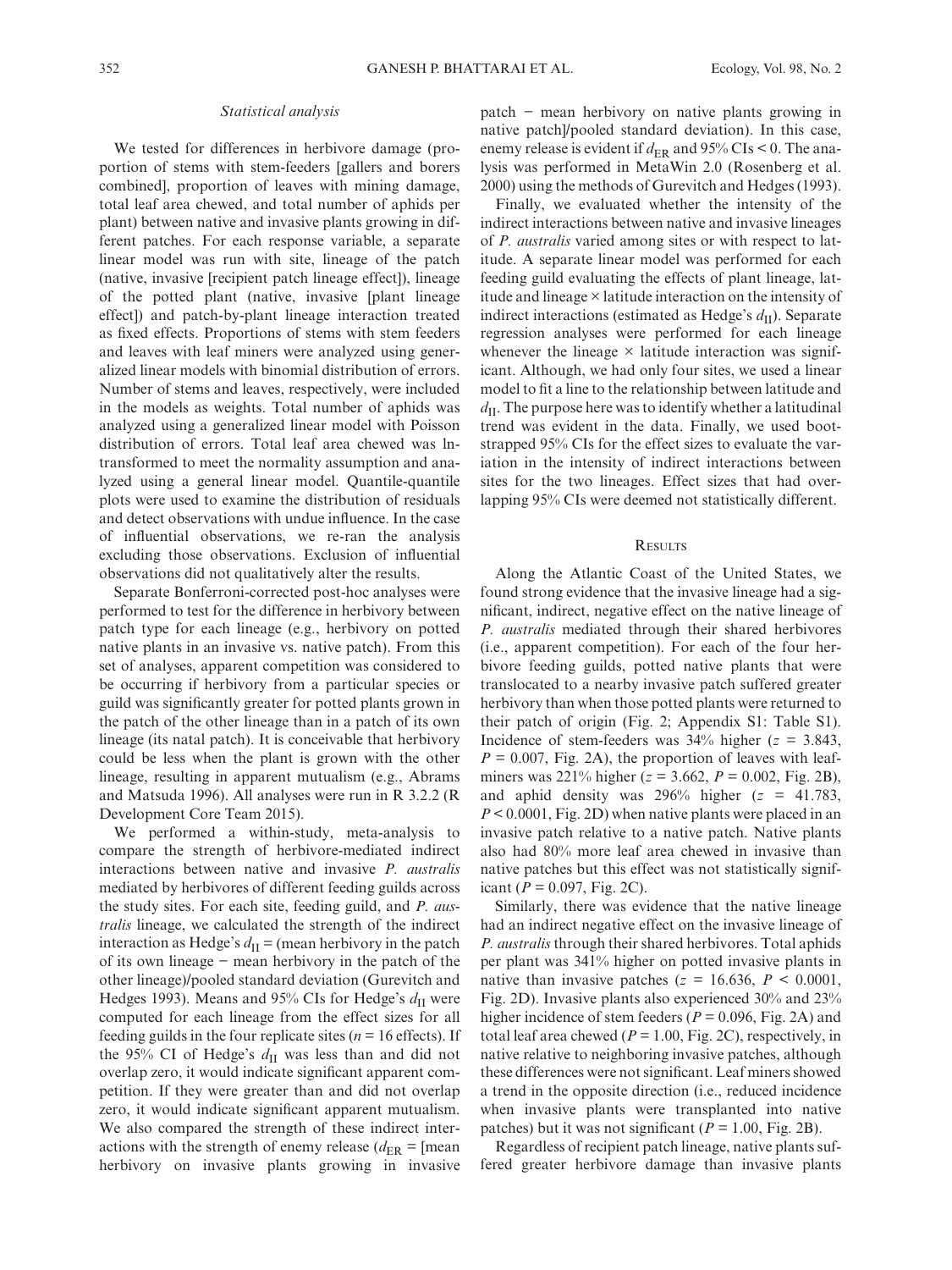

Fig. 2. Herbivory on native and invasive *Phragmites australis* plants transplanted into different (recipient) patches. Least square means  $(\pm \text{ SE})$  for herbivory for each feeding guild is shown. Herbivory on plants of the same lineage are connected by a line. Symbols with different letters are significantly different from each other  $(P \le 0.05)$ . [Color figure can be viewed at wileyonlinelibrary.com]

(Appendix S1: Table S2). After controlling for the effects of patch lineage, native plants had a 50% greater incidence of stem feeders ( $z = 6.323$ ,  $P < 0.0001$ ), a 620% higher proportion of leaves with leaf miners ( $z = 5.804$ , *P* < 0.0001), 53% more total leaf area chewed (*t* = 3.334,  $P = 0.001$ , and 573% more aphids per stem than invasive plants ( $z = 40.58$ ,  $P < 0.0001$ ).

The strength of the indirect interactions between native and invasive *P. australis*, as measured by the mean effect size (Hedge's  $d_{\text{II}}$ ; averaged across all sites and herbivore guilds), was negative for both lineages (Fig. 3) as expected if apparent competition was occurring between them. The 95% CIs for the mean effect of the native lineage on the invasive lineage (*x*axis invasive, Fig. 3) overlapped zero indicating nonsignificant apparent competition. In contrast, the effect size of the invasive lineage on the native lineage (*x*-axis native, Fig. 3) did not overlap zero, suggesting significant apparent competitive effects. Overall, the strength of the negative effects of the invasive lineage on the native lineage was 57% higher than the strength of the reciprocal relationship, but the difference was not statistically significant ( $Q = 0.691$ , df = 2,  $P = 0.708$ ). Finally, the strength of enemy release  $(d_{ER})$  was significantly less than zero ( $x$ -axis Inv – Nat; Fig. 3), indicating that the invasive lineage suffers less herbivory on average than the native lineage. The strength of this direct effect of herbivores was indistinguishable from the effects of apparent competition mediated by the herbivores ( $P = 0.708$ ; Fig. 3).

Among the four wetland sites, we found substantial geographical variation in the strength and direction of herbivore-mediated interactions between native and invasive lineages (Fig. 4A–D). For stem-feeders, the strength of the indirect interaction (Hedge's  $d_{\text{II}}$ ) was negative for both lineages across all sites (i.e., plants suffered greater herbivory when moved to the patches of the other lineage), suggesting apparent competition. In most cases, however, the 95% CIs overlapped with zero (the exception was the negative indirect effect of the invasive lineage on the native lineage in MD). Interestingly, the strength of apparent competition lessened with increasing latitude for both lineages combined ( $P = 0.040$ , Fig. 4A). For leaf miners, only for the native lineage in the southernmost site, NC, was the indirect effect significant (95% CIs did not overlap zero), i.e., the native plants in the invasive patch had a significantly greater incidence of leaf miners than when native plants were returned to their native patch. With respect to leaf miners, the native lineage exhibited a nonsignificant latitudinal trend in the strength of the indirect effect ( $P = 0.274$ , Fig. 4B) that was similar to what was found for the stem feeders. Surprisingly, the indirect effect of the native lineage on the invasive lineage was slightly positive at low latitudes (apparent mutualism) and slightly negative (apparent competition) at high latitudes. The relationship was marginally significant ( $P = 0.058$ , Fig. 4B).

Damage by chewing herbivores showed remarkable variability in the strength and direction of the indirect



Fig. 3. Effect sizes (Hedge's  $d_{\text{II}}$ ; mean and 95% confidence intervals) for the strength of apparent competition on invasive and native *Phragmites australis*. Negative values indicate support for apparent competition. For example, for the invasive lineage (*x*-axis), the mean difference in herbivory of invasive plants grown in their own patch vs. when they are grown in a patch of the native lineage is reported. Because the 95% CIs overlap zero, the indirect negative effect of the native lineage on the invasive lineage is not statistically significant. In contrast, the indirect negative effect of the invasive lineage on the native lineage is significant (95% CIs do not overlap zero). Effect size for enemy release (Hedge's  $d_{\text{ER}}$ ) is reported in the shaded area. It represents the difference in herbivory between invasive and native plants growing in their respective patches (Inv – Nat). The negative  $d_{\text{ER}}$ and 95% CIs that do not overlap zero indicate that the invasive lineage benefits from significant enemy release. [Color figure can **a**<br> **b**  $\frac{1}{20}$   $\frac{1}{20}$   $\frac{1}{20}$   $\frac{1}{20}$   $\frac{1}{20}$   $\frac{1}{20}$   $\frac{1}{20}$   $\frac{1}{20}$   $\frac{1}{20}$   $\frac{1}{20}$   $\frac{1}{20}$   $\frac{1}{20}$   $\frac{1}{20}$   $\frac{1}{20}$   $\frac{1}{20}$   $\frac{1}{20}$   $\frac{1}{20}$   $\frac{1}{20}$   $\frac{1}{20}$   $\frac$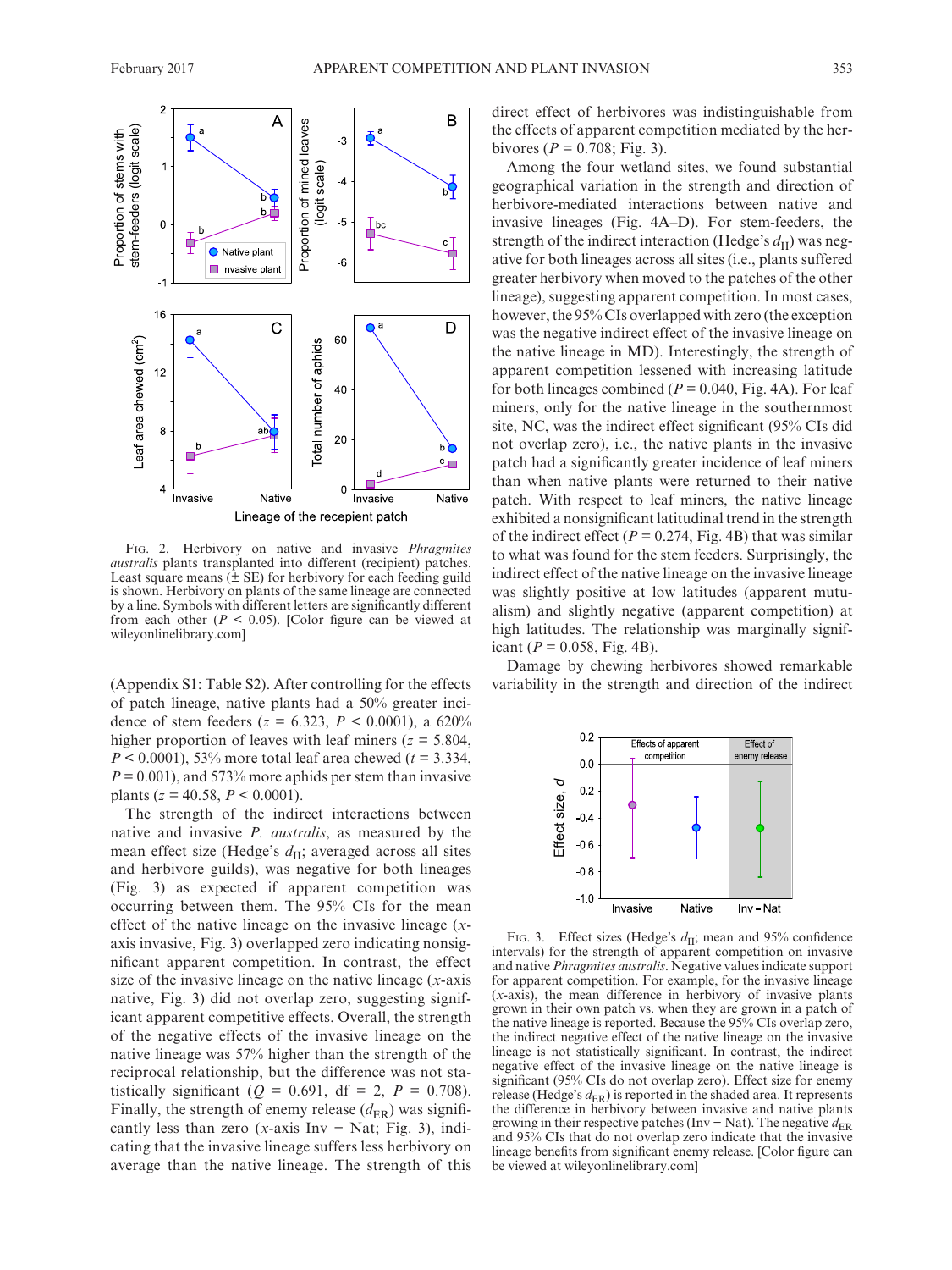

Fig. 4. Spatial variation in the intensity of herbivore-mediated indirect interactions between native and invasive *Phragmites australis*. Each symbol represents an effect size estimated as Hedge's  $d<sub>II</sub>$  and 95% CI for a lineage and site and refers to the indirect effect of the other lineage on the native (circle) or invasive (square) lineage. For example, for the invasive lineage, the mean difference in herbivory of invasive plants grown in their own patch vs. when they are grown in a native patch is reported. The *x*-axis represents the latitude of the sites (in degrees) and includes abbreviations for the state within which the site occurs (North Carolina, NC; Maryland, MD; Massachusetts, MA; Maine, ME; see *Methods*). Solid lines represent significant (*P* < 0.05) and marginally significant  $(P = 0.058)$  latitudinal trends fitted as least-square regressions. A nonsignificant latitudinal trend for leaf-miners on native lineage is shown (broken line) because of the marginally significant plant lineage  $\times$  latitude interaction ( $P = 0.067$ ). In all plots, a zero effect size reference line is included. [Color figure can be viewed at [wileyonlinelibrary.com\]](http://wileyonlinelibrary.com)

interaction among study sites (Fig. 4C). For native plants, the indirect interaction was negative for NC, MD and ME but positive for MA. The effect size was significant only in ME. In contrast, invasive plants in NC and MA showed evidence of significant apparent competition but non-significant apparent mutualism in MD and ME. For total aphids, native plants showed evidence of apparent competition in NC, MD and ME but apparent mutualism in MA (Fig. 4D). The interaction was significant only in MD. For invasive plants, the effect sizes were negative and significant in MA and ME. No latitudinal trends were evident for chewing damage and aphid density for either lineage.

# **DISCUSSION**

A paradigm of invasion biology is that escape from co-adapted natural enemies in their novel environment is a primary driver of invasion success (Keane and Crawley 2002). A growing list of studies, including this one, suggest that herbivores indirectly influence invasion success and the interactions between native and invasive plants via apparent competition (see also Orrock et al. 2008, 2015, Enge et al. 2013). Furthermore, our study with *P. australis* provides the first evidence that the strength of herbivore-mediated indirect effects is just as strong as the strength of enemy release, and that the

strength of these indirect interactions vary from region to region, and in some cases with latitude. We contend that invasion success of introduced species can be better understood when a broader interaction-network and geographical-scale approach is taken.

As predicted by theory (Holt and Lawton 1993), apparent competition between native and invasive taxa mediated by herbivores appears to be a common phenomenon in natural ecosystems (e.g., Orrock et al. 2008, 2015, Enge et al. 2013). A search of Web of Science using "apparent," "competition," "inva\*" or "exotic," and "plant" as keywords yielded 20 publications that evaluated the indirect effects of invasive plants on co-occurring native plants through apparent competition (Appendix S2: Table S1). Seventeen of the 20 studies (85%) provided evidence that invasive plants increase herbivory on native plants by apparent competition. Consistent with those findings, our study suggests that herbivore-mediated apparent competition is one of the mechanisms that may enhance the fitness and spread of the invasive lineage of *P. australis* in North America. For three of four feeding guilds examined in this study (stem-feeders, leaf-miners and aphids), native *P. australis* plants placed in an invasive *P. australis* patch suffered disproportionately greater herbivory than when they were placed in a native patch.

We suggest that two non-mutually exclusive factors may underlie the strong indirect negative effects of the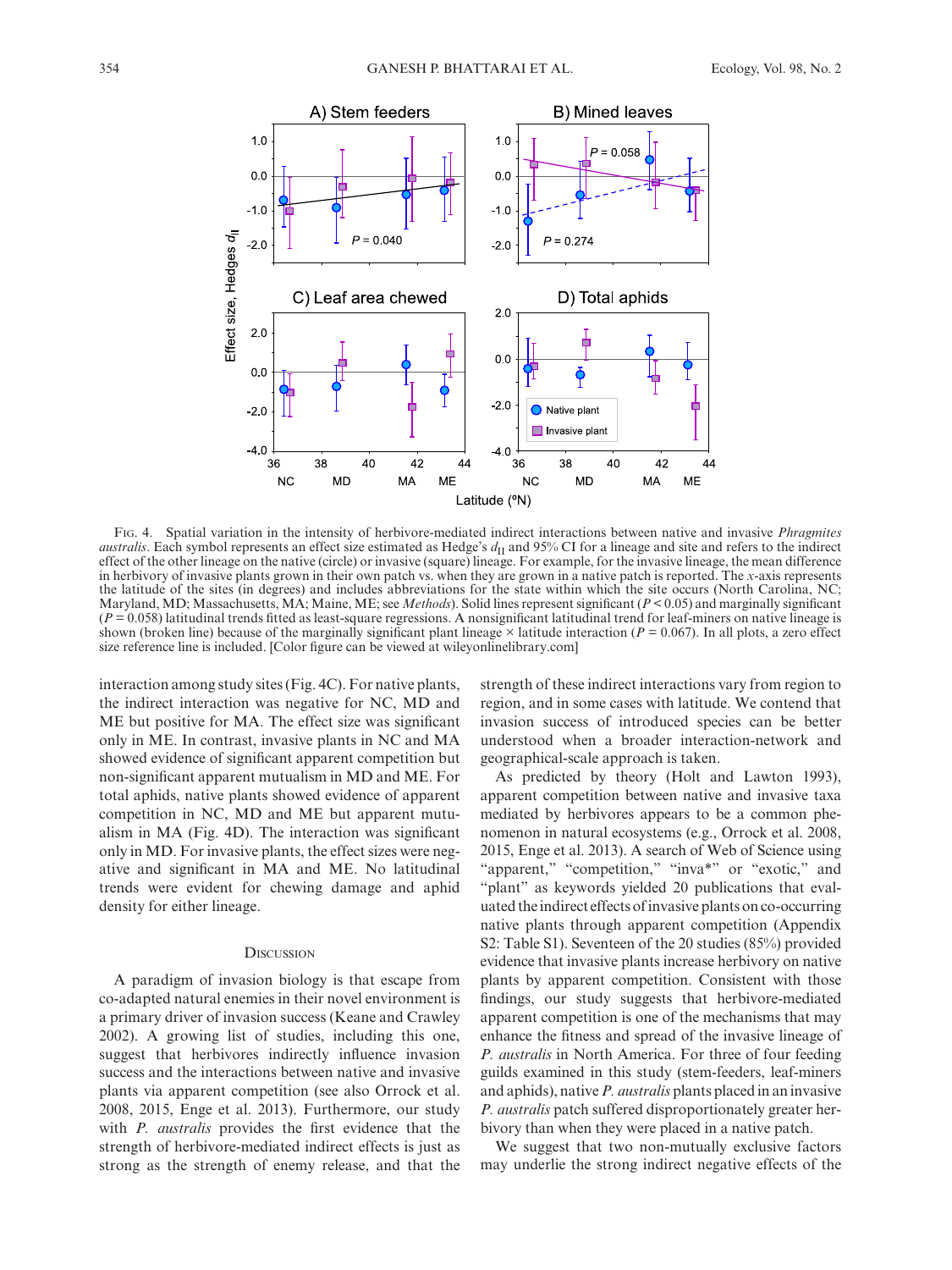invasive lineage on the native lineage of *P. australis*. First, for a wide variety of herbivores, the native lineage appears to be a more palatable or preferred host than the invasive lineage (e.g., Lambert et al. 2007, Allen et al. 2015, Cronin et al. 2015, Bhattarai et al. 2016). In our field experiment, native plants averaged 50% greater incidence of stem feeders, 620% higher proportion of leaves with leaf miners, 53% more total leaf area chewed, and 573% more aphids per stem than invasive plants. In controlled common-garden experiments, Bhattarai et al. (2016) found that colony growth rates and survivorship of *H. pruni* aphids were up to an order of magnitude higher on the native than invasive lineage. Similar results were found for larval growth rates, survivorship and biomass conversion efficiency of a generalist chewing herbivore of *P. australis*, the fall armyworm (*Spodoptera frugiperda*). The fact that the native lineage suffers more leaf loss from the entire guild of chewing herbivores (this study; see also Cronin et al. 2015), suggests that other common leaf chewers may also prefer or perform better on the native than invasive lineage. Finally, Allen et al. (2016) found that despite the five-fold difference in the incidence of *Lipara rufitarsis* galls in the field, the two lineages had similar levels of infestation in a common garden. It was suggested that this difference is due to plasticity in the plants that results in the native lineage being the preferred or most palatable host. At present, we know nothing about host preference/performance in the leaf miners.

Native *P. australis* growing in or adjacent to invasive *P. australis* may suffer increased herbivory simply because aphids, chewing herbivores, and possibly other herbivore species that were resident in the invasive patch are likely to switch to their preferred native host. Theory predicts that if invasive taxa are less vulnerable to the herbivores but can sustain a reservoir of these herbivores, they should exclude the more vulnerable native taxa by apparent competition (Orrock et al. 2010). Even in cases where herbivores have no preference, or a higher preference for the invasive lineage, patches of the invasive lineage are often substantially larger than nearby native patches and may serve as a reservoir of herbivores that spillover onto the native patches.

A second possible mechanism promoting the strong herbivore-mediated effect of the invasive lineage on the native lineage of *P. australis* involves the phenological mismatch between them. In deciduous forests, invasive plant species often have extended leaf phenologies that may confer an advantage to them over neighboring native plant species (Fridley 2012, Smith 2013). In a common garden study (see Bhattarai et al. 2016), plant genotypes from the invasive lineage sprouted earlier than genotypes of the native lineage (Bhattarai et al. *unpublished data*; see also Park and Blossey 2008), which may result in larger populations of herbivores in early spring that are likely to spillover to plants of the more preferred native lineage. Using a mathematical model, Smith and Hall (2016) showed that the combined effect of greater preference by herbivores for native taxa and extended phenology of invasive taxa could significantly increase the performance of the invader and potentially result in the exclusion of the native apparent competitor.

Interestingly, we found that plants from the invasive lineage of *P. australis* suffered more herbivory (effect size,  $d_{\text{II}}$  = −0.304) when embedded in a native than invasive patch. Although the effect size was not significantly different from zero (Fig. 3), it suggests that apparent competition between the native and invasive lineage may be reciprocal. However, the mean effect size representing the indirect negative impact of the invasive lineage on the native lineage of *P. australis* was 57% greater than for the reciprocal interaction, suggesting that apparent competition is asymmetric. Such asymmetries in the effects of apparent competition are common in the literature (Bonsall and Hassell 1997). However, only one of the twenty studies in our Web of Science search tested whether native taxa affected invasive taxa through apparent competition (Appendix S2: Table S1; White et al. 2008). If native taxa have indirect negative effects on invasive taxa, this could contribute to the ability of a community to resist invasion (e.g., Levine et al. 2004).

A likely explanation for the indirect negative effect of the native lineage on the invasive lineage of *P. australis* is associational susceptibility (e.g., White and Whitham 2000). As pointed out previously, the native lineage supports substantially greater per-stem abundances of all four herbivore guilds. Even though the invasive lineage is generally less palatable/preferred, its risk of attack by herbivores may go up because of its close proximity to native patches. Associational susceptibility has been suggested as the mechanisms underlying apparent competition in a number of systems (e.g., Rand 2003), including other invasive species (e.g., Rand and Louda 2004). We suggest that this associational susceptibility of invasive patches is likely to be inconsequential to the growth and spread of established invasive patches, simply because invasive patches of *P. australis* are often massive in size, sometimes spanning many square kilometers, whereas native patches are typically small, covering tens of square meters or less. Spillover of herbivores in the other direction is likely much more important.

Asymmetrical herbivore-mediated apparent competition is likely to contribute significantly to the competitive superiority of the invasive lineage. Although direct measurements of fitness costs associated with herbivory of *P. australis* lineages have not been documented, these costs are likely to be significant. Stems infested by *Lipara* fail to produce flowers and also suffer from a 55% reduction in stem growth (Lambert et al. 2007, Allen et al. 2015). For plant species, biomass and stem height are strongly related to competitive ability (Gaudet and Keddy 1988). These observations suggest a strong fitness cost of *Lipara* infestation to *P. australis* sexual and asexual reproduction. Although *P. australis* is thought to grow and spread primarily by clonal growth, recent studies have revealed the importance of sexual reproduction in the establishment and expansion of new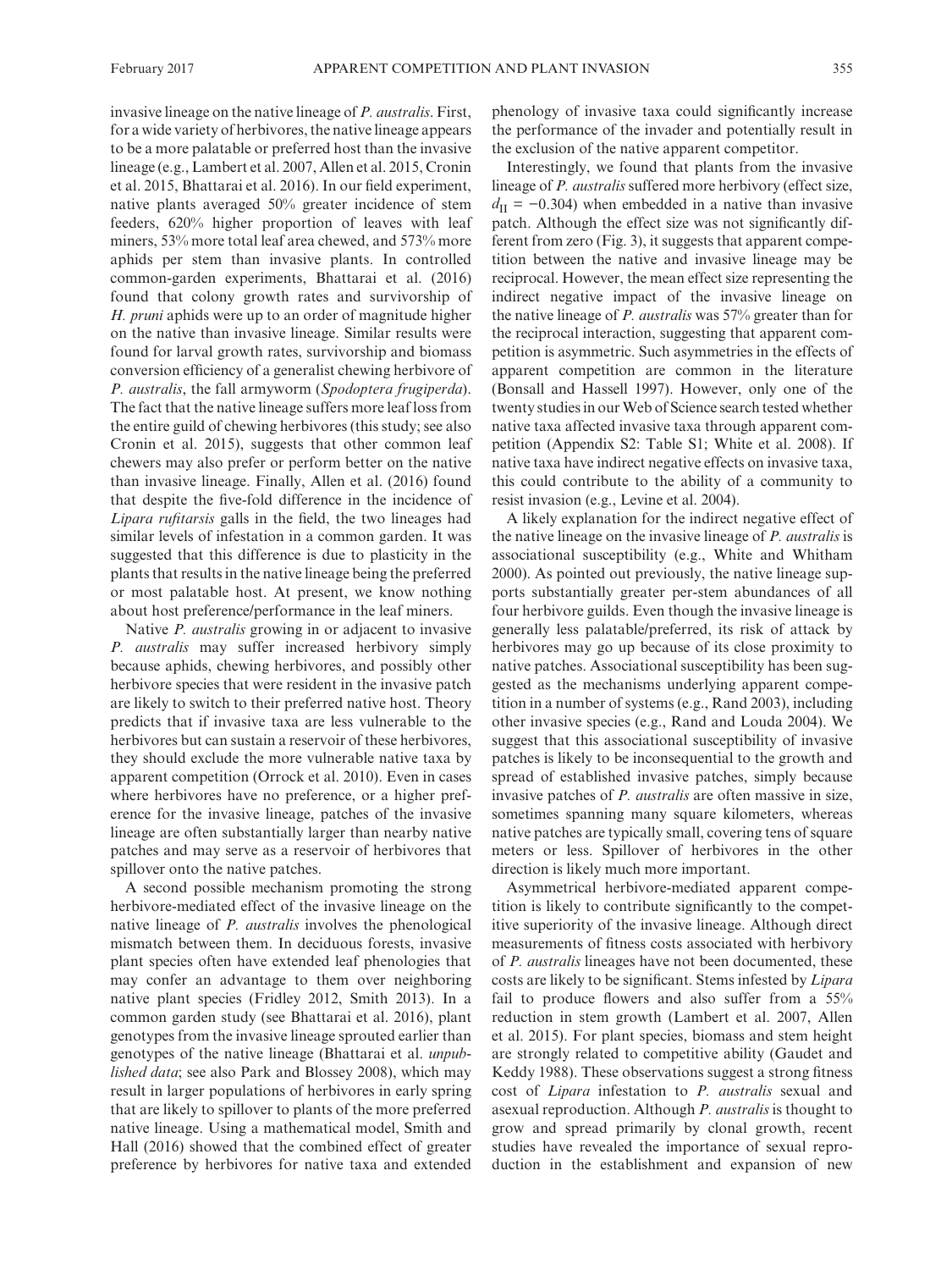patches (e.g., McCormick et al. 2010). With ~80% of the stems unable to produce flowers and biomass production compromised, native plants would likely experience severe fitness costs due to apparent competition with the invasive lineage. Similarly, aphids have been reported to produce massive outbreaks and cause yellowing and early death of aboveground parts (Cronin et al. 2015). Leaf mining and chewing damage are relatively low but the removal of photosynthetic tissues during the early growing season could have a disproportionately large impact on plant fitness (Godschalx et al. 2016).

This study is the first to document geographic variation in the strength of indirect interactions mediated by natural enemies and provide partial support for the biotic interactions hypothesis that posits a negative relationship between latitude and the strength of biotic interactions (Schemske et al. 2009). Damage to native lineages of *P. australis* by stem-feeding and leaf-chewing herbivores decreased but total aphids per stem increased with increasing latitude (Cronin et al. 2015). In comparison, herbivory of the invasive lineage did not vary with latitude (Cronin et al. 2015). These non-parallel latitudinal gradients in herbivory resulted in the invasive lineage suffering much less herbivory than the native lineage in the south (i.e., greater "enemy release") than the north. In light of this lineage-specific spatial variation in herbivory, we expected herbivore-mediated indirect interactions between native and invasive *P. australis* would also vary with latitude. We did find evidence for a significant latitudinal gradient in stem-feeder-mediated indirect interactions between the two lineages (Fig. 4A). Irrespective of which lineage is being impacted, the effect of the indirect interaction mediated by stem feeders was strongest in the south and decreased within increasing latitude. To our knowledge, this is the only example of a latitudinal gradient in the strength of a species interaction that is mediated through another species. These two pieces of evidence suggest that the importance of herbivory on plant invasion, through direct and indirect ways, is greater in the south. With regard to the other herbivore guilds, significant gradients in herbivore-mediated interactions do not exist, but there is much spatial variation among sites with regard to the strength of these interactions. For example, the effect of the native lineage on aphid pressure on the invasive lineage is almost significantly positive at our MD site (apparent mutualism; Abrams and Matsuda 1996) and significantly negative (apparent competition) at our northernmost sites, MA and ME. One possible explanation for this case of apparent mutualism is that when invasive plants were placed in highly palatable native patches, herbivores were drawn away from the invasive plants. Given that stem feeders and aphids are likely the most important herbivores in this system (Cronin et al. 2015, Allen et al. 2015, Bhattarai et al. 2016), the geographic variation in interactions between lineages of *P. australis*, mediated by these herbivores, is potentially an important source of heterogeneity in *P. australis* invasion success. In the

future, more studies should focus on the geographic variation in complex species interactions, as they are likely to change from region to region owing to large-scale variation in species richness and the strength of direct interactions.

Finally, our study shows that the negative effects of apparent competition on native plants can be as strong as the negative effects of herbivory on native plants (measured in terms of the degree of enemy release; see Fig. 3). Enemy release has long been regarded as one of the most important factors promoting invasion success of introduced plants (Keane and Crawley 2002). Apparent competition is now on the radar of invasion biologists (see Appendix S2: Table S1) and has proven important in the majority of case studies. This indirect interaction has been shown to influence the persistence of co-occurring species in different ecosystems (Bonsall and Hassell 1997, Morris et al. 2004, Cronin 2007). Our study is the first to suggest that these two factors involving natural enemies of invasive taxa may be of equal importance. In addition to these enemy-mediated mechanisms, the invasive lineage of *P. australis* has been shown to be a superior competitor to the native lineage for resources (e.g., Mozdzer and Zieman 2010) and its rate of clonal expansion is strongly correlated with the frequency of disturbances (e.g., Bhattarai and Cronin 2014). Clearly, multiple mechanisms are likely at work in facilitating the invasion and spread of the European invasive lineage in North America. Future studies should focus on partitioning the contributions of these direct and indirect processes in species invasion (e.g., Orrock et al. 2015).

### **ACKNOWLEDGMENTS**

We thank W. Allen, R. Andrews, A. Chow, J. Croy, D. Landau, M. Hoff, K. O'Brien, S. Spry, T. Williams, and R. Young for their assistance, and two anonymous reviewers for valuable suggestions on previous draft of the manuscript. Funding was provided to J. T. Cronin and L. A. Meyerson by National Science Foundation DEB Awards 1049914 and 1050084, and to G. P. Bhattarai by the Louisiana Environmental Education Commission, LSU Biograds, and Sigma Xi GIAR.

#### LITERATURE CITED

- Abrams, P. A., and H. Matsuda. 1996. Positive indirect effects between prey species that share predators. Ecology 77:610–616.
- Allen, W. J., R. E. Young, G. P. Bhattarai, J. R. Croy, A. M. Lambert, L. A. Meyerson, and J. T. Cronin. 2015. Multitrophic enemy escape of invasive *Phragmites australis* and its introduced herbivores in North America. Biological Invasions 17:3419–3432.
- Allen, W. J., L. A. Meyerson, D. Cummings, J. Anderson, G. P. Bhattarai, and J. T. Cronin. 2016. Biogeography of a plant invasion: drivers of latitudinal variation in enemy release. Global Ecology and Biogeography. doi: [10.1111/geb.12550](https://doi.org/10.1111/geb.12550)
- Bezemer, T. M., J. A. Harvey, and J. T. Cronin. 2014. Response of native insect communities to invasive plants. Annual Review of Entomology 59:119–141.
- Bhattarai, G. P., and J. T. Cronin. 2014. Hurricane activity and the large-scale pattern of spread of an invasive plant species. PLoS ONE 9:e98478.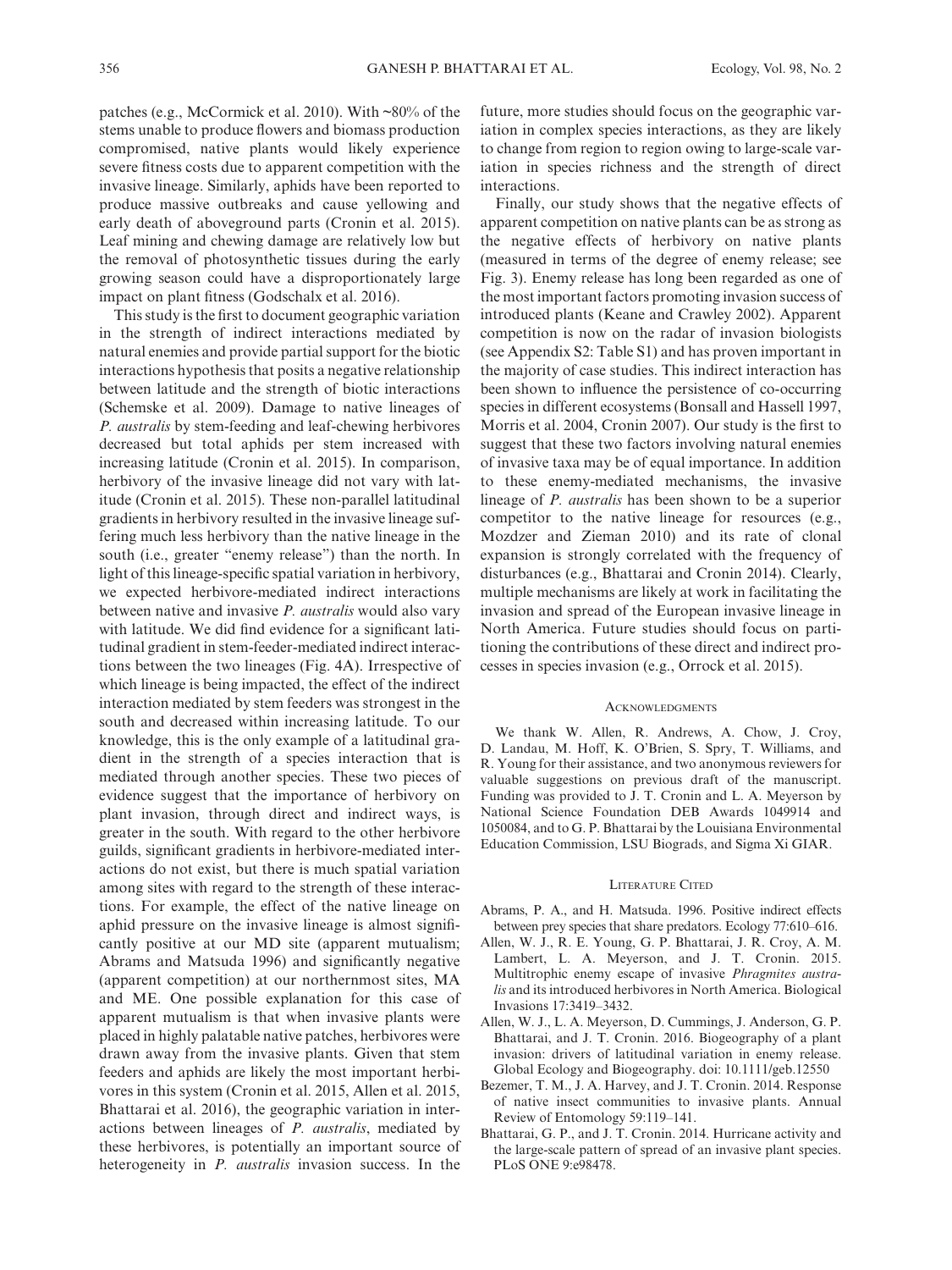- Bhattarai, G. P., L. A. Meyerson, J. Anderson, D. Cummings, W. J. Allen, and J. T. Cronin. 2016. Biogeography of a plant invasion: genetic variation and plasticity in latitudinal clines for traits related to herbivory. Ecological Monographs doi: [10.1002/ecm.1233](https://doi.org/10.1002/ecm.1233)
- Bonsall, M., and M. Hassell. 1997. Apparent competition structures ecological assemblages. Nature 388:371–373.
- Borer, E. T., P. R. Hosseini, E. W. Seabloom, and A. P. Dobson. 2007. Pathogen-induced reversal of native dominance in a grassland community. Proceedings of the National Academy of Sciences USA 104:5473–5478.
- Chambers, R. M., L. A. Meyerson, and K. Saltonstall. 1999. Expansion of *Phragmites australis* into tidal wetlands of North America. Aquatic Botany 64:261–273.
- Chaneton, E. J., and M. B. Bonsall. 2000. Enemy-mediated apparent competition: empirical patterns and the evidence. Oikos 88:380–394.
- Cronin, J. T. 2007. Shared parasitoids in a metacommunity: indirect interactions inhibit herbivore membership in local communities. Ecology 88:2977–2990.
- Cronin, J. T., G. P. Bhattarai, W. J. Allen, and L. A. Meyerson. 2015. Biogeography of a plant invasion: plant–herbivore interactions. Ecology 96:1115–1127.
- Enge, S., G. M. Nylund, and H. Pavia. 2013. Native generalist herbivores promote invasion of a chemically defended seaweed via refuge-mediated apparent competition. Ecology Letters 16:487–492.
- Fridley, J. D. 2012. Extended leaf phenology and the autumn niche in deciduous forest invasions. Nature 485:359–362.
- Gaudet, C. L., and P. A. Keddy. 1988. A comparative approach to predicting competitive ability from plant traits. Nature 334:242–243.
- Godschalx, A. L., L. Stady, B. Watzig, and D. J. Ballhorn. 2016. Is protection against florivory consistent with the optimal defense hypothesis? BMC Plant Biology 16:32.
- Gurevitch, J., and L. V. Hedges. 1993. Meta-analysis: combining the results of independent experiments. Pages 378–398 *in* S. M. Scheiner, and J. Gurevitch, editors. Design and analysis of ecological experiments. Chapman and Hall, New York, New York, USA.
- Holt, R. D. 1977. Predation, apparent competition, and the structure of prey communities. Theoretical Population Biology 12:197–229.
- Holt, R. D., and J. H. Lawton. 1993. Apparent competition and enemy-free space in insect host-parasitoid communities. American Naturalist 142:623–645.
- Keane, R. M., and M. J. Crawley. 2002. Exotic plant invasions and the enemy release hypothesis. Trends in Ecology and Evolution 17:164–170.
- Lambert, A. M., K. Winiarski, and R. A. Casagrande. 2007. Distribution and impact of exotic gall flies (*Lipara* sp.) on native and exotic *Phragmites australis*. Aquatic Botany 86: 163–170.
- Lambertini, C., M. Gustafsson, J. Frydenberg, J. Lissner, M. Speranza, and H. Brix. 2006. A phylogeographic study of the cosmopolitan genus *Phragmites* (Poaceae) based on AFLPs. Plant Systematics and Evolution 258:161–182.
- Levine, J. M., P. B. Adler, and S. G. Yelenik. 2004. A metaanalysis of biotic resistance to exotic plant invasions. Ecology Letters 7:975–989.
- Marks, M., B. Lapin, and J. Randall. 1994. *Phragmites australis* (*P. communis*): threats, management and monitoring. Natural Areas Journal 14:285–294.
- McCormick, M. K., K. M. Kettenring, H. M. Baron, and D. F. Whigham. 2010. Extent and reproductive mechanisms of *Phragmites australis* spread in brackish wetlands of Chesapeake Bay, Maryland (USA). Wetlands 30:67–74.
- Meadows, R. E., and K. Saltonstall. 2007. Distribution of native and introduced *Phragmites australis* in freshwater and oligohaline tidal marshes of the Delmarva peninsula and southern New Jersey. Journal of the Torrey Botanical Society 134:99–107.
- Meyerson, L. A., J. T. Cronin, and P. Pysek. 2016. *Phragmites* as a model system for studying plant invasions. Biological Invasions 18:2421–2431.
- Moles, A. T., S. P. Bonser, A. G. B. Poore, I. R. Wallis, and W. J. Foley. 2011. Assessing the evidence for latitudinal gradients in plant defence and herbivory. Functional Ecology 25:380–388.
- Morris, R. J., O. T. Lewis, and H. C. J. Godfray. 2004. Experimental evidence for apparent competition in a tropical forest food web. Nature 428:310–313.
- Mozdzer, T. J., and J. C. Zieman. 2010. Ecophysiological differences between genetic lineages facilitate the invasion of nonnative *Phragmites australis* in North American Atlantic coast wetlands. Journal of Ecology 98:451–458.
- Orrock, J. L., M. S. Witter, and O. Reichman. 2008. Apparent competition with an exotic plant reduces native plant establishment. Ecology 89:1168–1174.
- Orrock, J. L., R. D. Holt, and M. L. Baskett. 2010. Refugemediated apparent competition in plant-consumer interactions. Ecology Letters 13:11–20.
- Orrock, J. L., H. P. Dutra, R. J. Marquis, and N. A. Barber. 2015. Apparent competition and native consumers exacerbate the strong competitive effect of an exotic plant species. Ecology 96:1052–1061.
- Park, M. G., and B. Blossey. 2008. Importance of plant traits and herbivory for invasiveness of *Phragmites australis* (Poaceae). American Journal of Botany 95:1557–1568.
- Pennings, S. C., E. L. Siska, and M. D. Bertness. 2001. Latitudinal differences in plant palatability in Atlantic coast salt marshes. Ecology 82:1344–1359.
- R Development Core Team. 2015. R: A language and environment for statistical computing. R Foundation for Statistical Computing, Vienna, Austria. URL [http://www.R-project.org/.](http://www.R-project.org/)
- Rand, T. A. 2003. Herbivore-mediated apparent competition between two salt marsh forbs. Ecology 84:1517–1526.
- Rand, T. A., and S. M. Louda. 2004. Exotic weed invasion increases the susceptibility of native plants attack by a biocontrol herbivore. Ecology 85:1548–1554.
- Rasband, W. S. 2014. ImageJ. U. S. National Institutes of Health, Bethesda, Maryland, USA. <http://imagej.nih.gov/ij/>
- Rosenberg, M. S., D. C. Adams, and J. Gurevitch. 2000. MetaWin: Statistical Software for Meta-Analysis. Version 2. Sinauer Associates, Sunderland, Massachusetts, USA.
- Saltonstall, K. 2002. Cryptic invasion by a non-native genotype of the common reed, *Phragmites australis*, into North America. Proceedings of the National Academy of Sciences USA 99:2445–2449.
- Saltonstall, K., and D. Hauber. 2007. Notes on *Phragmites australis* (Poaceae: Arundinoideae) in North America. Journal of the Botanical Research Institute of Texas 1:385–388.
- Schemske, D. W., G. G. Mittelbach, H. V. Cornell, J. M. Sobel, and K. Roy. 2009. Is there a latitudinal gradient in the importance of biotic interactions? Annual Review of Ecology, Evolution and Systematics 40:245–269.
- Smith, L. M. 2013. Extended leaf phenology in deciduous forest invaders: mechanisms of impact on native communities. Journal of Vegetation Science 24:979–987.
- Smith, L. M., and S. Hall. 2016. Extended leaf phenology may drive plant invasion through direct and apparent competition. Oikos 125:839–848.
- Tewksbury, L., R. Casagrande, B. Blossey, P. Häfliger, and M. Schwarzländer. 2002. Potential for Biological Control of